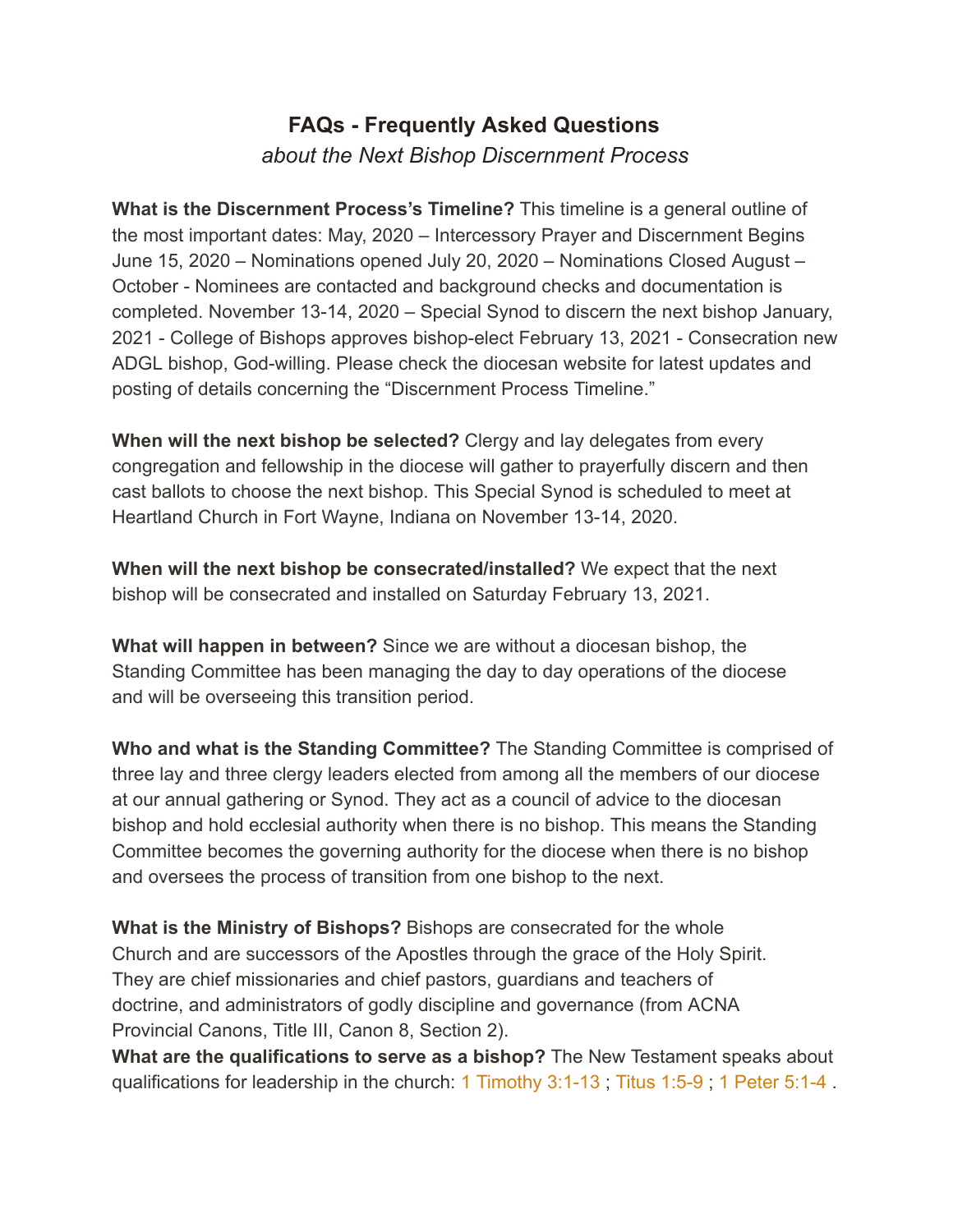Everyone should read these! The Provincial Canons of the Anglican Church in North America outline further criteria in Title III, Canon 8, found on the ACNA website. http://www.anglicanchurch.net/index.php/main/Governance/ Other specific qualifications will be found in the Diocesan and Candidate Profiles which will be posted on the ADGL website: adgl.us/new-bishop-search

**Can anyone make a nomination? How can I suggest a name?** Yes, anyone who is a member of a church or mission of the Anglican Diocese of the Great Lakes can suggest a name . Before suggesting a name, please contact the person to see if they are willing to be considered a nominee. They should read the Candidate Profile and the Archbishop's Customary to see if they are eligible. If they agree, anyone may then submit that person's name to be nominated through the diocesan website. For those unable to submit names electronically, a paper form will be available to download from the ADGL website: adgl.us/new-bishop-search . The deadline for nominations will be July 20, 2020. Specific details will be forthcoming.

**What happens then?** Those names submitted will then be put on a list and reviewed by the Search Committee for canonical regularity and eligibility. Those deemed eligible will then be contacted to ascertain if they are willing to have their names considered as nominees. Those who agree will make up the roster of our formal nominees who will then undergo extensive background checks and other tests and reviews to document that they are fit for the office of bishop. Therefore, a suggestion does not necessarily mean that the name will end up as a nominee or a candidate.

**How will we find out about the nominees?** The Search Committee will contact the nominees to complete questionnaires, submit resumes, and perform background checks. The ACNA has instituted new requirements for candidates that must also be fulfilled. When all those materials are in place, the final slate of candidates and their autobiographical data will be released to the voting clergy and delegates shortly before the Special Synod. The reasoning for this relatively short review period is both practical (due to a tight administrative schedule) and purposeful: we wish to promote prayerful review of materials, not canvassing or political maneuvering.

**What will happen at the Special Synod in November?** Please note an important change from what we experienced at our last episcopal election in 2015 when the lay and clergy delegates cast ballots for three names, which were then forwarded to the College of Bishops for selection. This time, the ACNA Canons have changed and the Province is requesting we send them only **one** name of the bishop-elect, whom they will then either approve or disapprove. So that is what we will do: delegates will cast ballots